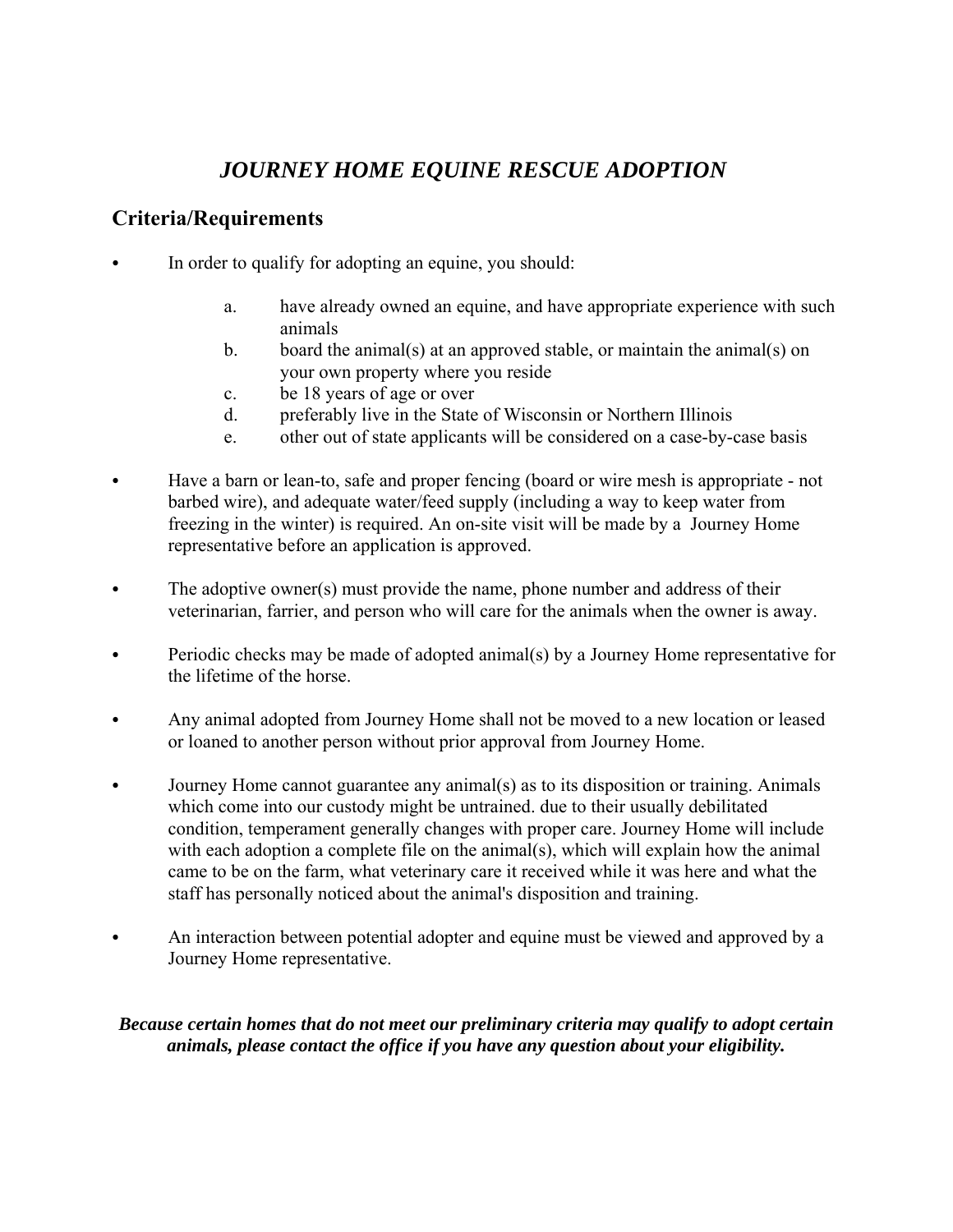JOURNEY HOME EQUINE RESCUE

c/o 16 Acres Equestrian Center  $1904$  51st Drive Union Grove, WI 53182 Phone 847 363-2637 www.facebook.com/Journey Homeequinerescue JourneyHomeequinerescue@gmail.com

### **ADOPTION APPLICATION**

| State: $\frac{}{\sqrt{2\pi}}$ Zip: $\frac{}{\sqrt{2\pi}}$ Phone: $\frac{}{\sqrt{2\pi}}$ (2 <sup>nd</sup> #)  |         |        |
|--------------------------------------------------------------------------------------------------------------|---------|--------|
| Age of person whom animal is for:                                                                            |         |        |
| Number of horses/animals owned (include breed/age):                                                          |         |        |
| Horse/animal experience:                                                                                     |         |        |
| Amount of Acreage / # of Pastures & Paddocks:<br><u> 1989 - Johann Stoff, amerikansk politiker (d. 1989)</u> |         |        |
| ,我们也不能在这里的人,我们也不能在这里的人,我们也不能在这里的人,我们也不能在这里的人,我们也不能在这里的人,我们也不能在这里的人,我们也不能在这里的人,我们也                            |         |        |
| ,我们也不能在这里的时候,我们也不能在这里的时候,我们也不能会在这里,我们也不能会在这里的时候,我们也不能会在这里的时候,我们也不能会在这里的时候,我们也不能会                             |         |        |
|                                                                                                              |         |        |
|                                                                                                              |         |        |
| Describe horse you<br>wish to adopt:                                                                         |         |        |
| Veterinarian<br>Name:                                                                                        | Farrier | Phone: |
| Phone:                                                                                                       |         |        |

OFFICE USE ONLY: Date Received: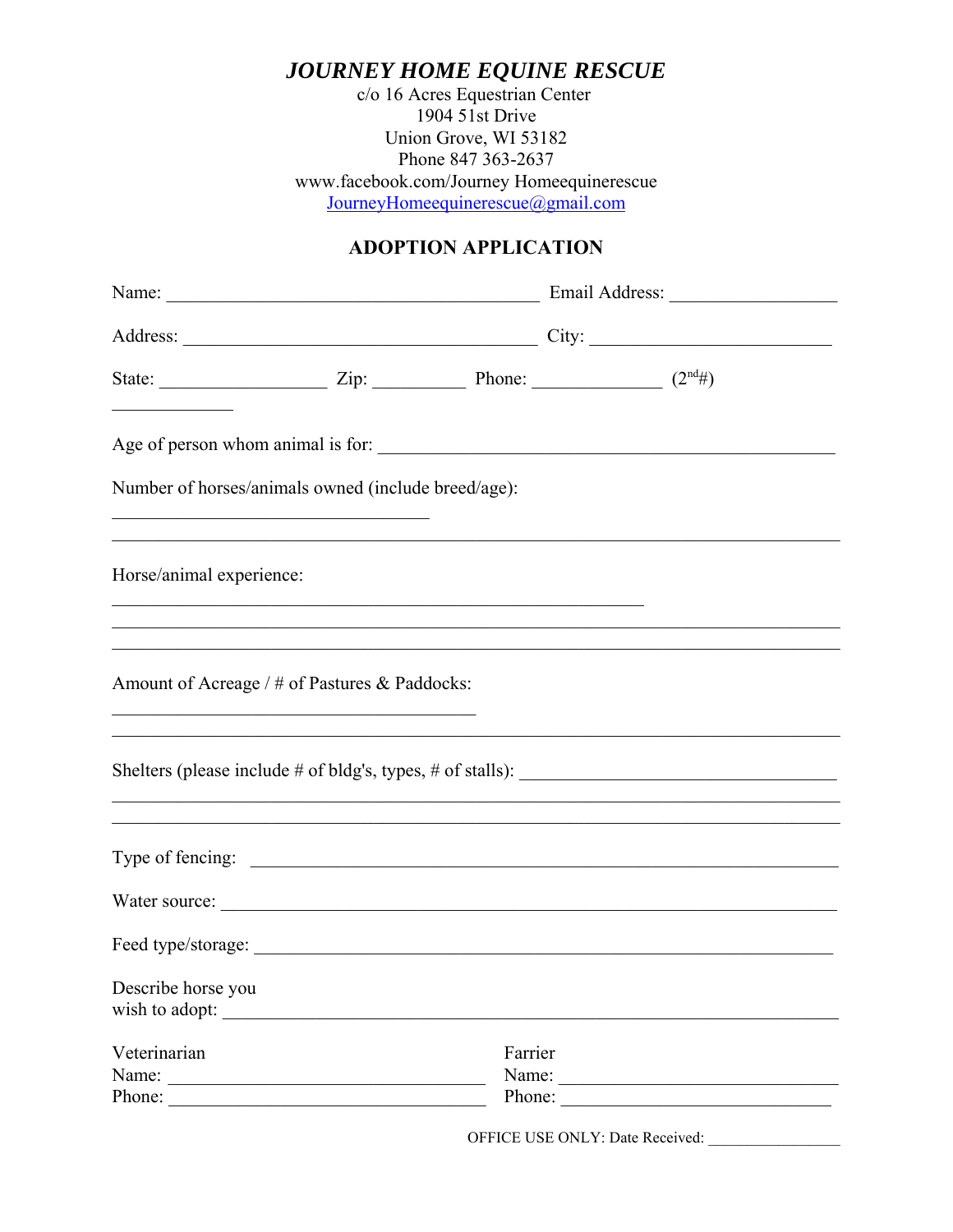### *JOURNEY HOME EQUINE RESCUE*

c/o 16 Acres Equestrian Center 1904 51st Drive Union Grove, WI 53182 Phone 847 363-2637 www.facebook.com/Journey Homeequinerescue JourneyHomeequinerescue@gmail.com

#### **ADOPTION CONTRACT**

| "Adopter"                                                                                                                                                                                                                                                                                                                                                                                                              |                                                                                               |  |
|------------------------------------------------------------------------------------------------------------------------------------------------------------------------------------------------------------------------------------------------------------------------------------------------------------------------------------------------------------------------------------------------------------------------|-----------------------------------------------------------------------------------------------|--|
| Name: $\frac{1}{\sqrt{1-\frac{1}{2}}}\left\{ \frac{1}{2}, \frac{1}{2}, \frac{1}{2}, \frac{1}{2}, \frac{1}{2}, \frac{1}{2}, \frac{1}{2}, \frac{1}{2}, \frac{1}{2}, \frac{1}{2}, \frac{1}{2}, \frac{1}{2}, \frac{1}{2}, \frac{1}{2}, \frac{1}{2}, \frac{1}{2}, \frac{1}{2}, \frac{1}{2}, \frac{1}{2}, \frac{1}{2}, \frac{1}{2}, \frac{1}{2}, \frac{1}{2}, \frac{1}{2}, \frac{1}{2}, \frac{1}{2}, \frac{1}{2}, \frac{1}{$ |                                                                                               |  |
|                                                                                                                                                                                                                                                                                                                                                                                                                        |                                                                                               |  |
|                                                                                                                                                                                                                                                                                                                                                                                                                        |                                                                                               |  |
|                                                                                                                                                                                                                                                                                                                                                                                                                        |                                                                                               |  |
|                                                                                                                                                                                                                                                                                                                                                                                                                        |                                                                                               |  |
|                                                                                                                                                                                                                                                                                                                                                                                                                        |                                                                                               |  |
| "Adopted Equine"                                                                                                                                                                                                                                                                                                                                                                                                       |                                                                                               |  |
|                                                                                                                                                                                                                                                                                                                                                                                                                        | Number:                                                                                       |  |
|                                                                                                                                                                                                                                                                                                                                                                                                                        |                                                                                               |  |
|                                                                                                                                                                                                                                                                                                                                                                                                                        | Approximate Age:                                                                              |  |
|                                                                                                                                                                                                                                                                                                                                                                                                                        |                                                                                               |  |
| "Boarding Facility"                                                                                                                                                                                                                                                                                                                                                                                                    |                                                                                               |  |
|                                                                                                                                                                                                                                                                                                                                                                                                                        |                                                                                               |  |
|                                                                                                                                                                                                                                                                                                                                                                                                                        | City, State, Zip:                                                                             |  |
|                                                                                                                                                                                                                                                                                                                                                                                                                        |                                                                                               |  |
|                                                                                                                                                                                                                                                                                                                                                                                                                        | This CONTRACT is made on this $\_\_\_\_\_\_\$ day of $\_\_\_\_\_\_\_\_$ , 20 $\_\_\_\_\_\_$ . |  |
| adoption fee of \$<br>the contract of the contract of the contract of the contract of the contract of the contract of                                                                                                                                                                                                                                                                                                  |                                                                                               |  |

1. Adopter agrees to a trial period of 60 days. This period may be extended, in writing, by mutual agreement of the parties. Adopter is responsible for any and all expenses (including veterinary and hoof care) required during the trial. Any expenses incurred by Adopter during the trial are non-refundable. Transportation of the horse to the trial location or back to the Organization is at the expense of the Adopter. At or before the end of the designated trial period, Adopter may return the equine to the Organization for any reason and the adoption fee will be refunded. Expenses other than the adopted fee incurred by Adopter will not be refunded. If Adopter intends to return the equine to the Organization,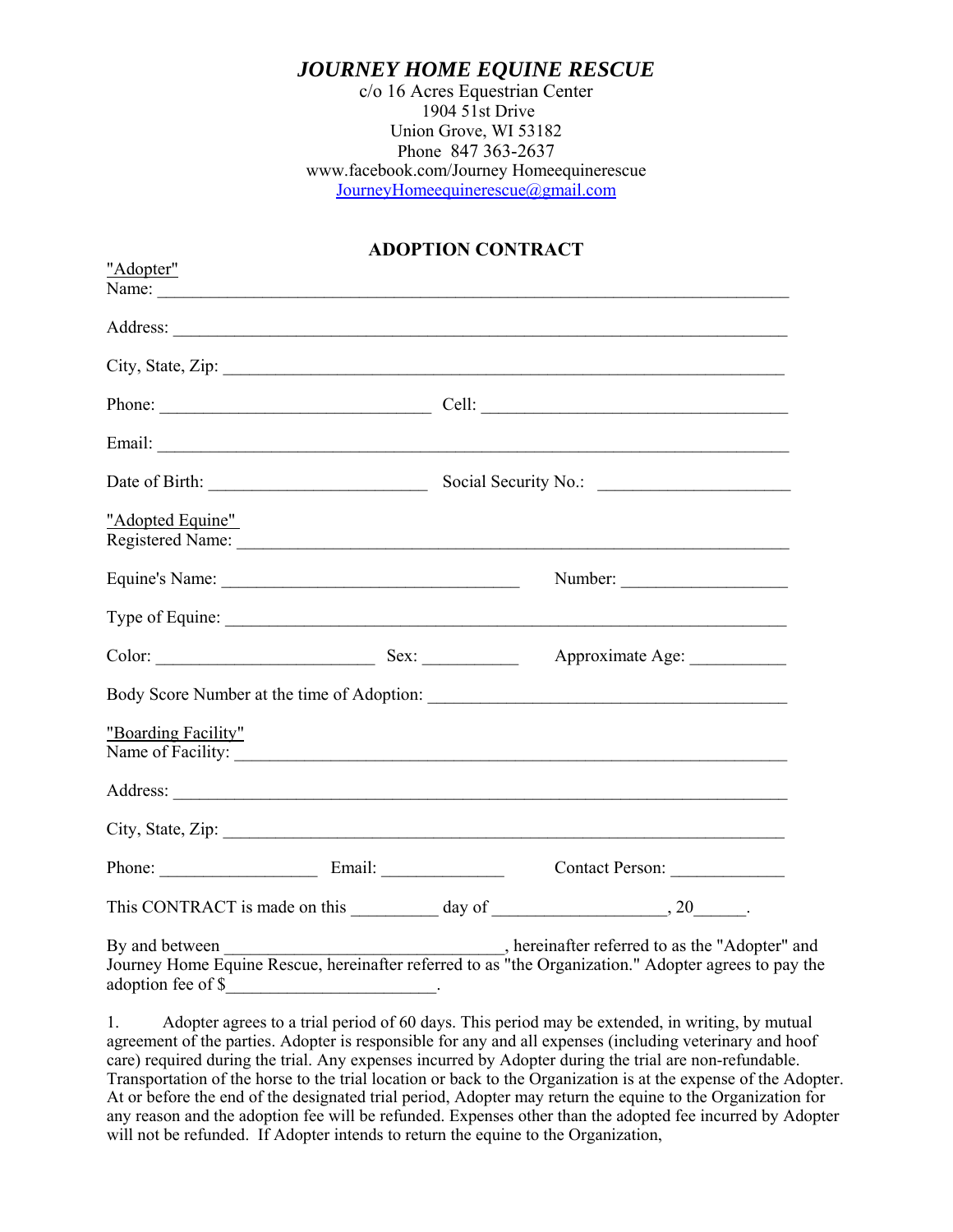Adopter shall notify the Organization by the last day of the trial period. Following the trial period, no refund of the adoption fee will be available.

2. Adopter understands and agrees that the equine identified in this contract may not be sold, given away, leased, bred, sold for slaughter, removed from Adopter's personal supervision and control. If adopter moves equine from said location described, organization must be notified.

3. Adopter agrees to meet the Organizations standards of care for said equine, including but not limited to, appropriate food, water, shelter, exercise, attention, training, protection, and any medical care necessary for the equine's welfare. The equine should be de-wormed by paste either by a bi-monthly rotation schedule or on an evidence-based schedule determined by biannual fecal results and resulting recommendations from your veterinarian. A veterinarian shall be called for any illness and any serious injury. The equine shall be trimmed or shod by a qualified farrier a minimum of every 6-8 weeks and hooves are to be cleaned regularly. The equine should have access to continual open water regardless of weather. Water troughs and/or containers should be cleaned out regularly. A pond or creek is not acceptable primary source of water. The equine shall receive the required daily feed allowance plus plenty of good quality grass or hay. The equine shall have its teeth checked annually by a veterinarian and floated as needed. The equine shall have at least a 3-sided shed in a paddock to provide shelter from wind and bad weather. A tent/canopy or lean-to is not acceptable shelter. The equine shall have safe and acceptable fencing suitable for the equine and the environment. Under no circumstances should an equine be kept in barbed wire fencing.

4. The equine is to be used for pleasure or competition riding only, and may not be used in or for racing, rental, rodeo, and/or circus productions. Regardless of type of use, Adopter agrees not to work the equine beyond its physical limitations at any time. At no time shall the equine be bred. If upon investigation, the equine was bred intentionally, there will be a fine of \$1500. If breeding was accidental, Adopter has the choice of keeping said foal or surrendering said foal to the Organization at the time of weaning. If the equine is adopted and found to be pregnant and foals, the Adopter has the choice to keep said foal or surrender said foal at the time of weaning.

5. Should the Adopter decide that the equine is no longer wanted for any reason, Adopter understands that the Organization will take back the equine and attempt to place it with another adopter.

6. Adopter agrees that an authorized representative of the Organization may enter the property where the said equine resides during normal business hours and without notice to determine if all conditions of this adoption contract are being complied with completely. Adopter understands that should a violation of any of these terms found in this agreement be found and upon investigation of at least two members of the Board of Directors of the Organization and such conditions represent a danger to the health and welfare of the equine, Adopter hereby authorizes a representative of the Organization to enter the property at any time and without cause or warrant upon the land where said equine resides and take immediate physical possession of said equine without recourse from Adopter.

7. Adopter further agrees that, Adopter will accept all responsibility for any action or lien resulting from any action, directly or indirectly involving said equine while it is in Adopter's possession and under Adopter's care and control. Therefore, Adopter agrees and understands that neither the Organizations nor its employees or agents will be liable for any damages or injury caused to Adopter or any third person by the equine once Adopter receives delivery of the equine, including but not limited to damages or injuries caused by the fact that the equine does not behave or perform in the manner Adopter expected. Further, if any third person makes a claim against the Organization or any of its employees or agents as a result of any conduct of the equine after Adopter has taken possession of the equine, Adopter agrees to indemnify and hold the Organization, its employees and agent harmless from any such claims, including costs and attorney's fee resulting from such claim.

8. Adopter may personally return the equine to the organization or Adopter may arrange for their return to the Organization by an authorized representative of the Organization if Adopter so desires at anytime during the equine's life. In the event of the Adopters death, Organization must be notified. If the heirs wish to maintain said equine, the contract must be transferred to their name.